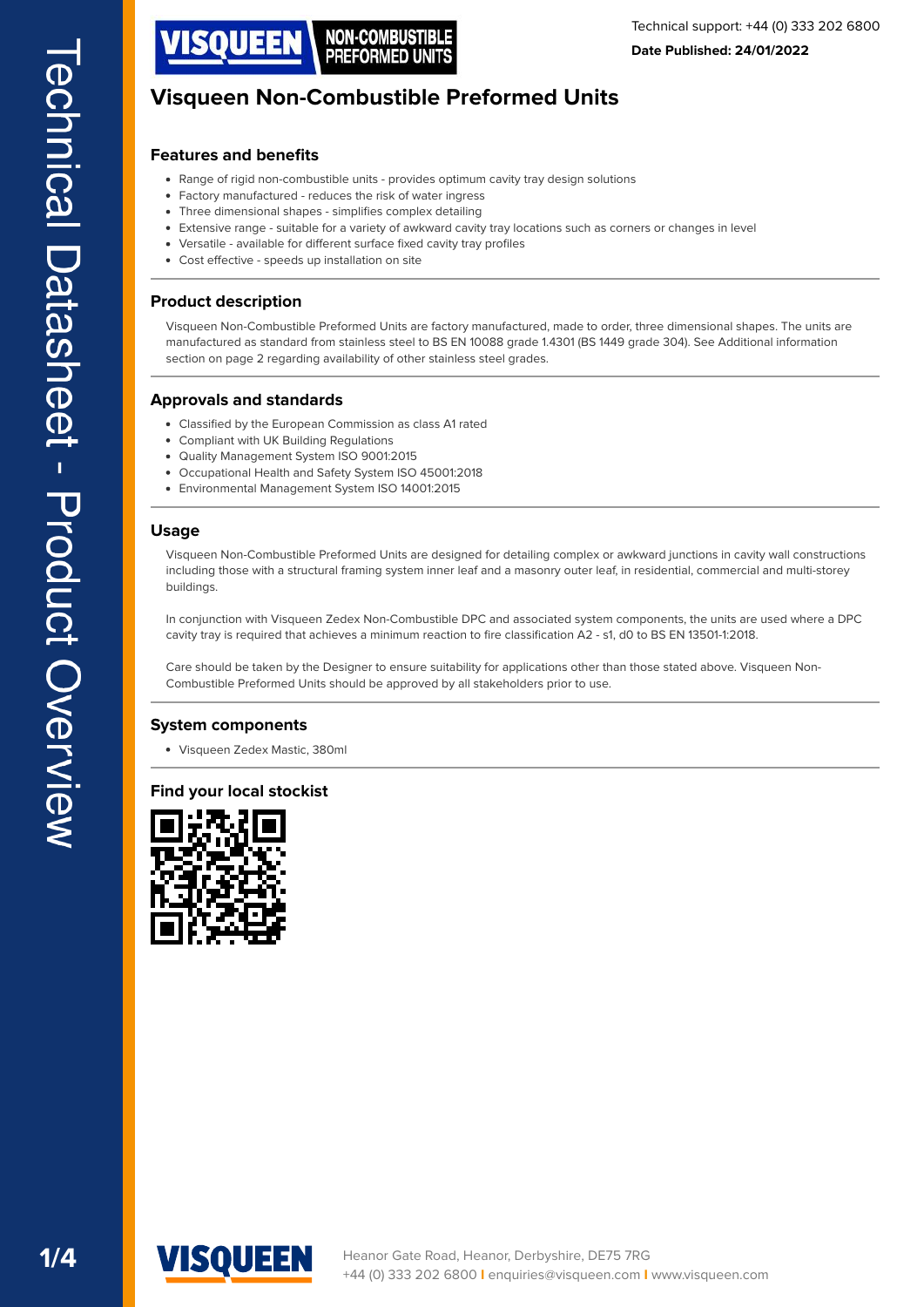

# **Storage and handling**

Visqueen Non-Combustible Preformed Units should be stored under cover in their original packaging.

Care should be taken when handling the product in line with current manual handling regulations.

Visqueen Non-Combustible Preformed Units are produced from sheared stainless steel plate which may present sharp edges/ corners. Suitable personal protective equipment should be worn at all times during handling and installation.

## **Preparation**

Ensure the Visqueen Non-Combustible Preformed Units match the required cavity tray profle.

#### **Installation**

When used for sealing complex junctions in cavity tray applications, VIsqueen Non-Combustible Preformed Units should be installed prior to the main run of the cavity tray material.

All DPC to Preformed Unit laps should be a minimum of 100mm and sealed with Visqueen Zedex Mastic.

Where the Preformed Unit is surface fixed to the inner leaf of a cavity wall construction, the vertical portion of the unit should be sealed to the inner leaf with Visqueen Zedex Mastic. Visqueen Non-Combustible Fixing Strip should be used to secure the upper edge of the unit to provide a permanent mechanical fix using stainless steel fixings appropriate for the substrate.

#### **Usable temperature range**

It is recommended that Visqueen Non-Combustible Preformed Units and associated system components should not be installed below 5°C.

#### **Additional information**

Generally where stainless steel components are embedded in the outer leaf of a masonry façade, BS EN 10088 grade 1.4301 (BS 1449 grade 304) is the most appropriate choice and as such Visqueen Non-Combustible Preformed Units are manufactured from this grade as standard. However, in certain circumstances a more durable grade is often specifed. In coastal environments where airborne salts are present, BS EN 10088 grade 1.4401 (BS 1449 grade 316) is often the preferred choice. The fnal decision of which stainless steel grade to select remains the responsibility of the project Structural Engineer. If a BS EN 10088 grade other than 1.4301 (BS 1449 grade 304) is required, please advise prior to requesting a quotation.

As standard, Preformed Units are supplied without fxing holes. If fxing holes are required, please advise prior to requesting a quotation.

For further information contact Visqueen Technical Services +44 (0) 333 202 6800.

The information in this datasheet was correct at the time of publication. It is the user's responsibility to obtain the latest version of the datasheet as it is updated on a regular basis. The information contained in the latest datasheet supersedes all previously published editions.



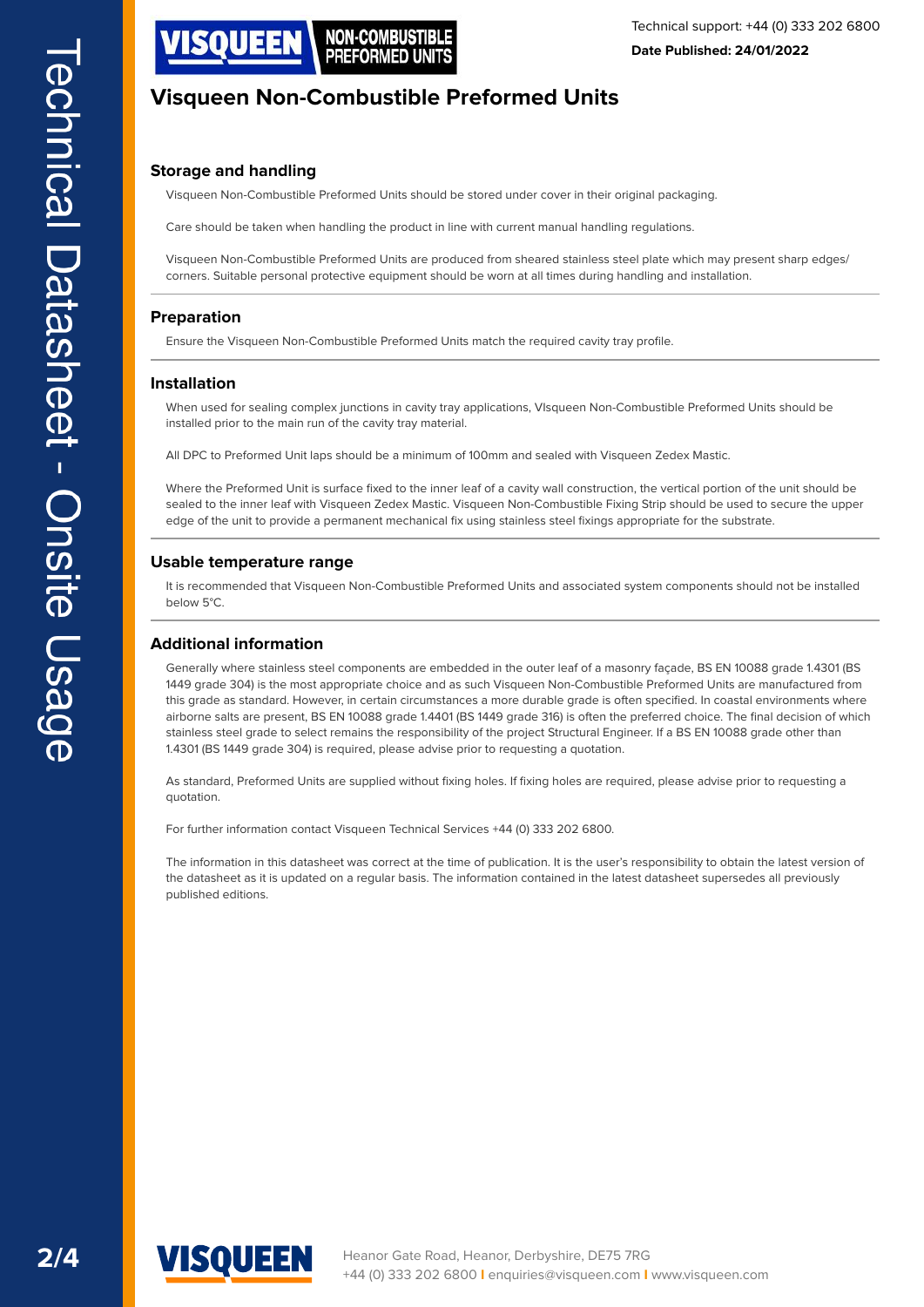

**Property Results**

**Fire classification** Class A1 **Class A1** 

#### **Health and safety information**

Refer to the Visqueen Non-Combustible Preformed Units material safety datasheets (MSDS).